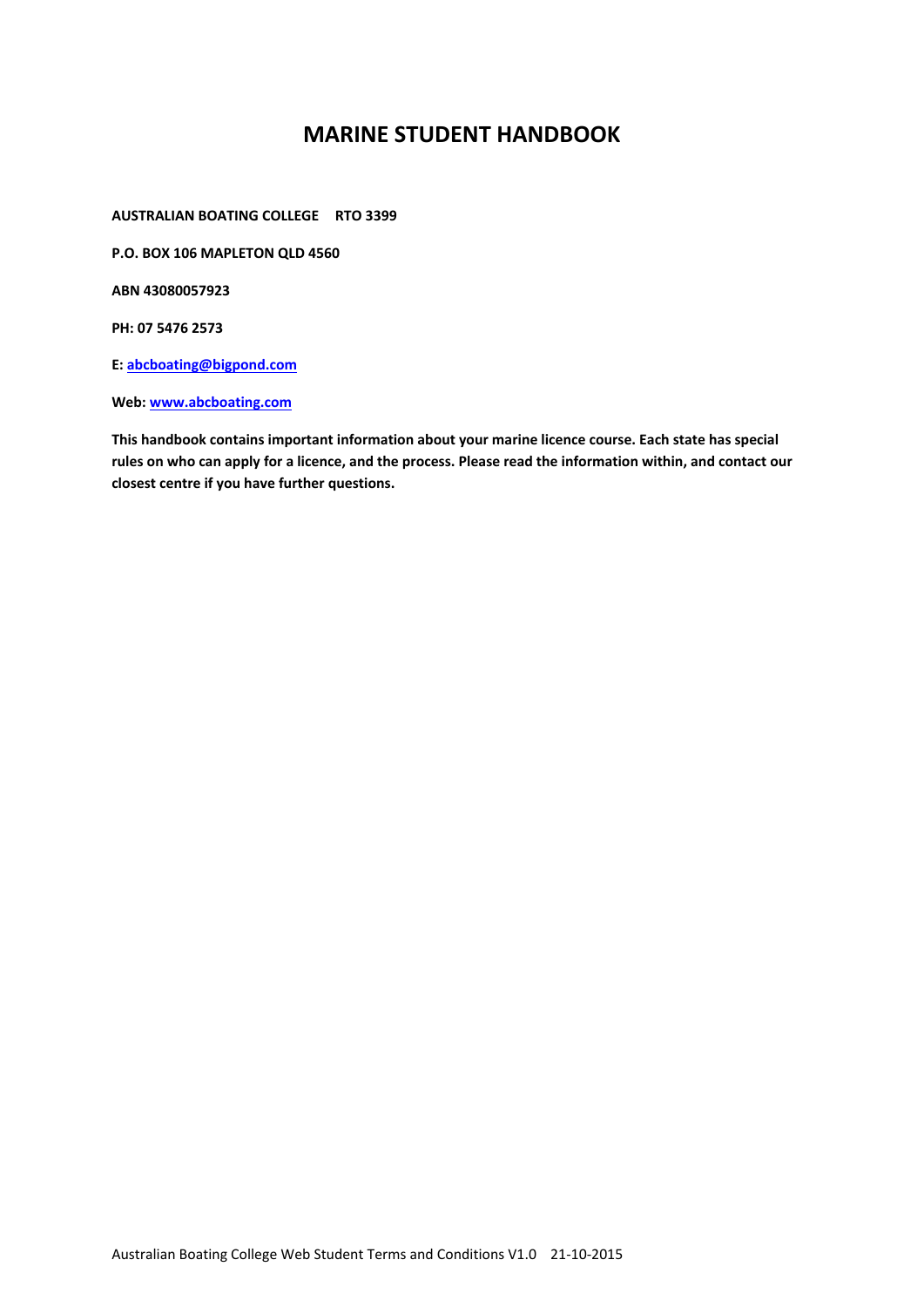## **ABOUT THE QUEENSLAND BOAT LICENCE COURSE**

The course is usually run in one day. At its completion, participants receive a completion certificate which you can present to Queensland Transport, whereupon a licence will be issued. You will also be given a set of high quality color notes which are an excellent reference guide, and are yours to keep.

Our instructors are commercial mariners, who also hold national training qualifications. More importantly, boating is in their blood, and most of them go boating on their days off!

During the course you'll practice a whole range of tasks while driving our vessel, and become familiar with docking, mooring, and low and high speed manoeuvring. You'll also do practical exercises such as chart work and trip planning, and gain the required knowledge of Queensland's marine regulations to be a competent skipper.

# **Topics Covered**

- Queensland marine regulations
- Collision avoidance rules
- Safety equipment
- Navigation
- Aspects of anchoring
- Trip planning
- Managing emergencies
- Weather and tides
- Engine and boat maintenance
- Marine radio

## **ABOUT THE QUEENSLAND PWC LICENCE COURSE**

To obtain a PWC licence you need to have first obtained your Recreational Marine Drivers Licence (boat licence).

There are two aspects to obtaining your PWC licence: 1. Theory, & 2. Practical

#### **1. Theory**

To prepare for the PWC licence multiple choice assessment questions, please view our PWC study material (pdf, 230k),and study it. It contains the theory information you need for your PWC assessment.

# **2. Practical**

When ready to go for your PWC licence test, please contact our closest training centre to arrange a time. You can provide your own PWC (must provide proof of insurance), or many of our areas have PWC's available..

If you have never ridden a PWC we'll train you how to operate it, and in a constructive process bring your skills to the required level. We'll be on the water with you, either on an attendant PWC or boat, or on your PWC, and be able to offer advice and instruction. Allow an hour and a half for the assessment and administration

#### **Outcomes**

At the conclusion of the QLD PWC Licence Course you'll receive a Satisfactory Course Completion Certificate which can be presented to Queensland Transport to obtain your PWC licence.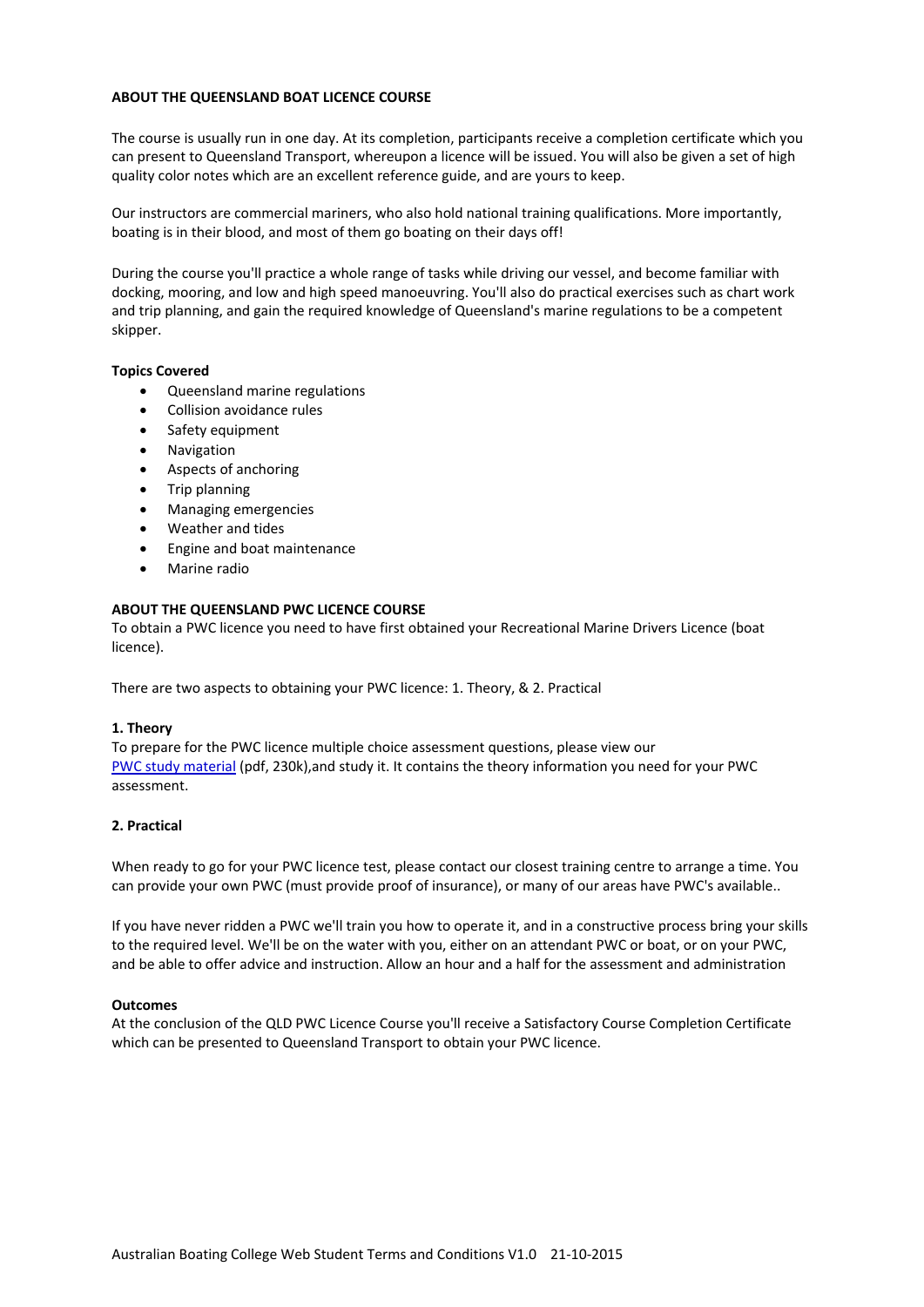#### **ABOUT THE NSW BOAT LICENCE**

To obtain your boat licence, you need to have:

- **•** practical boating experience
- attained the required knowledge of boating rules and regulations
- passed the theory exam

The whole process can be achieved in just one day by attending our approved course. We'll take you through the theory and do the examination, and take you on the water and deliver comprehensive training and assessment to the standards required by NSW Maritime.

If you also want your PWC licence, we can incorporate that on the day and you can do the PWC assessment on the day. The PWC training and assessment is theory only.

When you successfully complete the assessments, we'll provide you with a Satisfactory Course Completion Certificate and a Licence Application Form, which you can take or mail to Maritime to obtain your boat or PWC licence, no further testing is required.

This is the simplest, quickest and most efficient way to gain your licence.

Every student receives a copy of our high quality color notes, which include the state boat and PWC rules for NSW, VIC, and QLD. These notes are the best in the country and cover everything a new skipper needs to know.

The other way to obtain the practical boating experience component can be achieved by doing our 4 hour theory seminary and then logging 3 separate boat trips, under the supervision of a General Licence Holder who has had a General Powerboat Licence for a minimum of 3 years. Your supervisor will sign the log book and this must be presented along with our Course Completion Certificate to Maritime to obtain your licence. The Course Completion Certificate is given to you after successfully passing the theory examination. If you choose to go this way, you can come to us just for the theory seminar and theory examination, before or after you do the log book. It's better to do the theory seminar with us first, so you can receive proper training on the rules before you start out on the water.

In other words we offer the full day course. We also offer half day or evening theory seminars. Check the training centre schedules on this site for details. So whichever way you want to gain your licence, we offer the service you need.

#### **WHAT TO BRING**

You'll need to bring along suitable proof of identity. Eg drivers licence, passport.

Persons aged 12‐16 years must bring a birth certificate, either original or a certified copy. Their parent or guardian is also required to show proof of identity.

If you're doing the practical session you'll need suitable clothing, hat, sunglasses, sun lotion.

# **TOPICS COVERED**

| NSW marine regulations             | Collision avoidance rules |
|------------------------------------|---------------------------|
| Safety equipment and how to use it | Navigation                |
| Anchoring                          | Trip planning             |
| Managing emergencies               | Weather and tides         |
| Engine and boat maintenance        | Marine radio              |

Candidates who have significant problems with understanding, reading or writing English are advised to contact their local NSW Maritime office, where interpretative services can be made available.

# **ABOUT THE NSW PWC LICENCE PROCESS**

To obtain a General or Young Adult PWC licence you need to have first obtained your General or Young Adult Power Boat Licence, or have successfully passed your test for a General Power Boat Licence. In other words the PWC course may be completed on the same day as your boat licence course.

The PWC course is approximately one hour's theory, including examination.

The exam comprises 15 questions, of which 12 must be answered correctly.

Australian Boating College Web Student Terms and Conditions V1.0 21‐10‐2015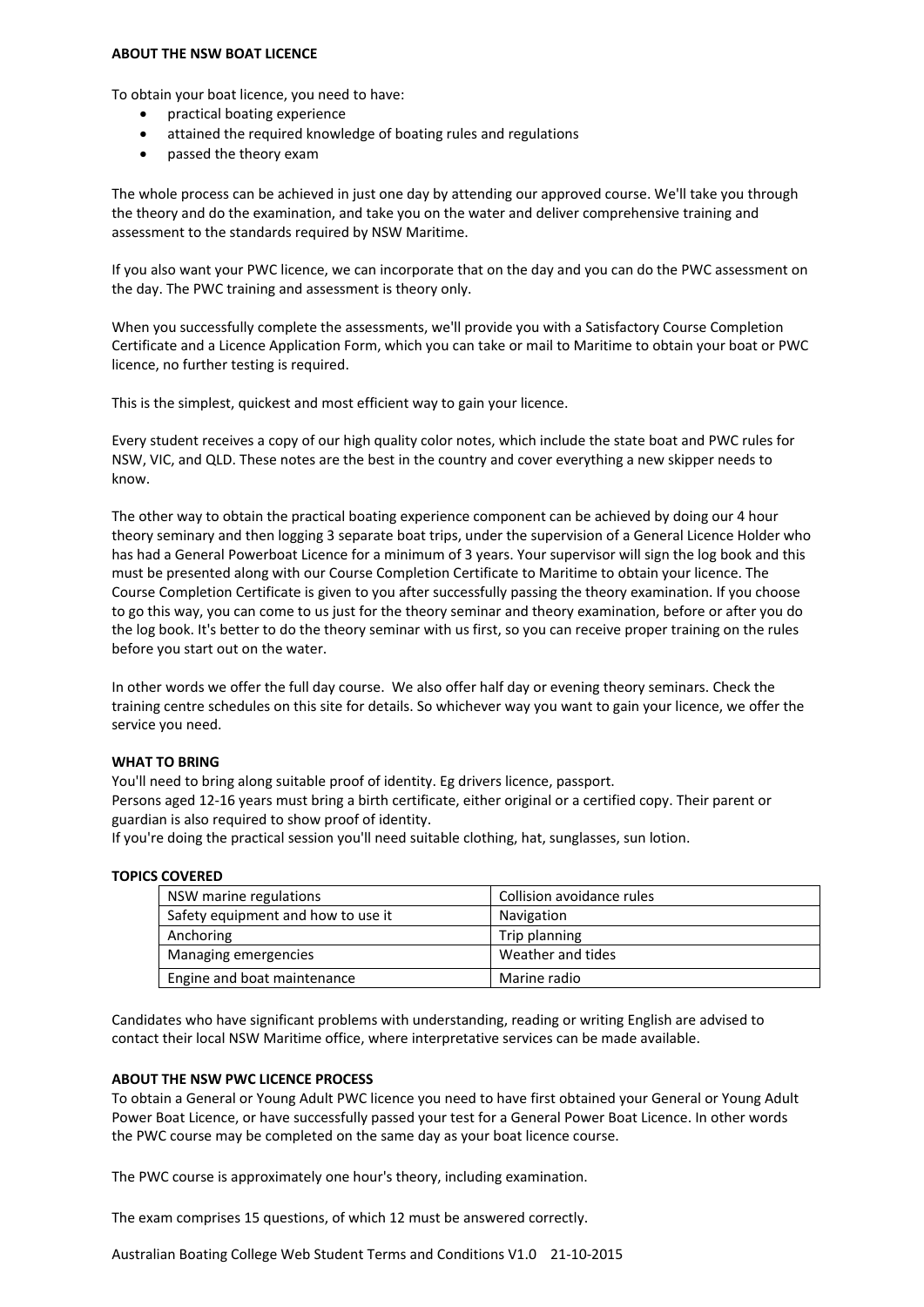## **ABOUT THE VICTORIA LICENCE COURSE**

The *Australian Boating College* course is a nationally recognised Licence Course. At its completion, participants receive a certificate which they can present to Vic Roads, whereupon a licence will be issued. No further testing is required. It's the safest and best way to obtain your licence.

**Personal Watercraft Operators** can also sit the course to obtain not only their General Boat Licence, but also their PWC endorsement to operate Personal Water Craft. No further PWC exam will be required after the course.

If you choose to do the practical session, and we advise you to if you're new to boating you'll practice driving our vessel, and become familiar with general navigation, man overboard drills, docking, mooring, and low and high speed manoeuvring. Our instructors are commercial mariners, who also hold national training qualifications.

# **WHAT TO BRING**

You'll need to bring along suitable proof of identity. eg drivers licence, passport, credit card, medicare card. Photographic Drivers Licence or Learners Permit OR one Primary and one Secondary. For information about evidence requirements for Primary and Secondary identity documents refer to the link below VicRoads: Evidence of identity documents.

If you're doing the practical session you'll need suitable clothing, hat, sunglasses, sun lotion.

# **TOPICS**

The course is designed as a complete boating course, and covers:

- Victorian marine regulations
- Collision avoidance rules
- Safety equipment regulations
- Duty of care and how it affects you as skipper
- Navigation
- All aspects of anchoring
- Trip planning
- Handling emergencies
- Weather and tides
- Engine and vessel maintenance
- Marine radio Group \$\$ discounts for 4 or more people are available.

# **ASSESSMENT**

Assessment on the day is via a Multiple Choice Questionnaire. Two attempts on the same day are offered for candidates who are unsuccessful on the 1st attempt. If unsuccessful after the 2nd attempt, the instructor will organise with you for more training and you can re‐sit the exam on another day.

# **ELIGIBLE APPLICANTS FOR A LICENCE**

Pursuant to regulation 30 of the Marine Safety Regulations 2012 (Vic) the following persons are not eligible to apply for a marine licence:

- A person who is disqualified from obtaining a marine licence, during the period of that disqualification
- A person who is the holder of a marine licence that has been suspended, during the period of that suspension
- A person who is disqualified from obtaining a licence or other authority to be the master of or to operate a recreational vessel under
	- o the law of another State or Territory, or
	- the law of another country, in circumstances which, if they occurred in Victoria, would have resulted in the person being disqualified from obtaining a marine licence in Victoria
- A person who is the holder of a licence or other authority to operate a recreational vessel issued by another State or Territory that has been suspended , during the period of that suspension

Applicants should note that they will be required to meet the health requirements for operating a car, motorcycle or boat and this may include further testing where appropriate.

Australian Boating College Web Student Terms and Conditions V1.0 21‐10‐2015